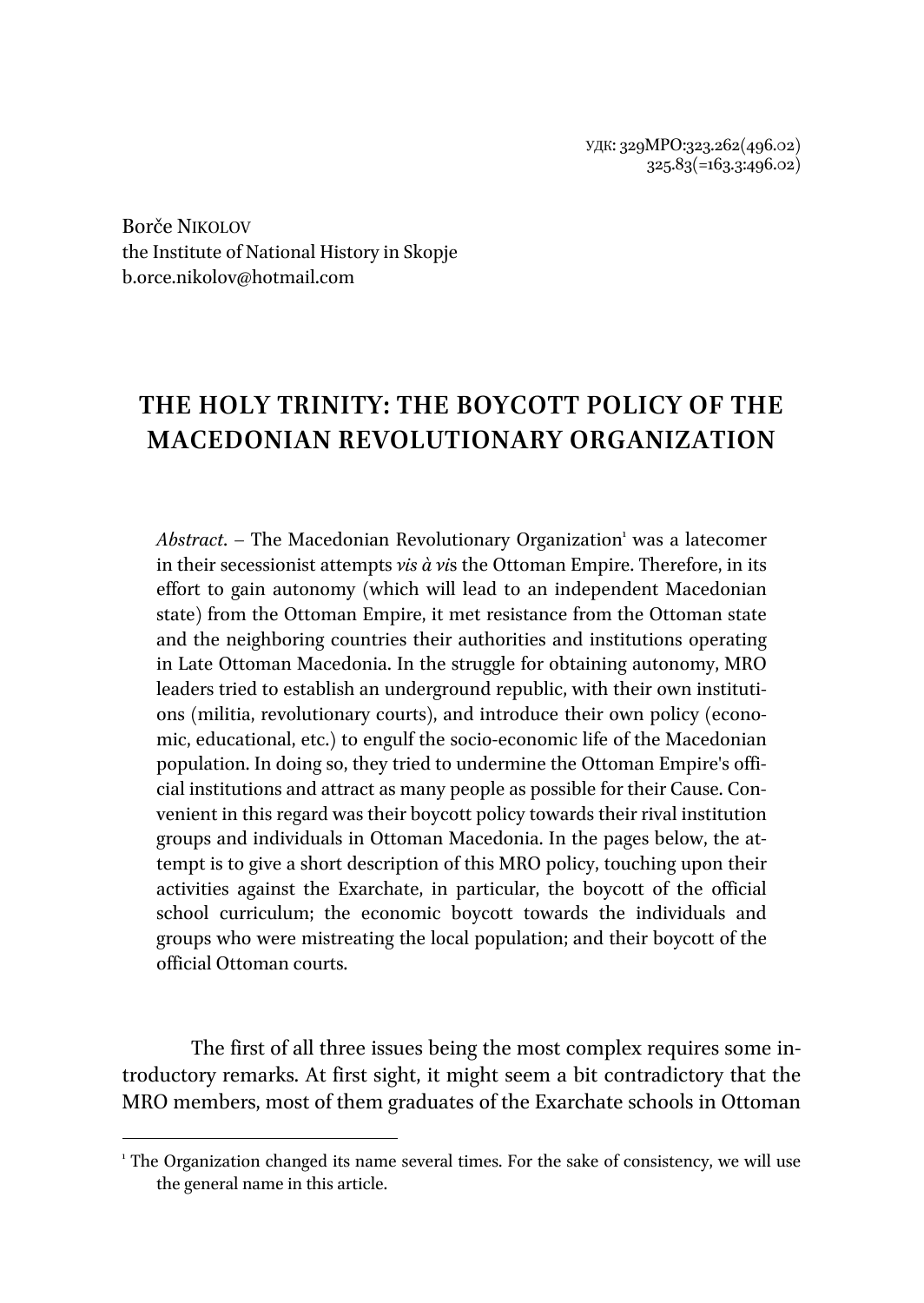Macedonia opposed the institution they obtained their education from. The most straightforward answer is that MRO had a different goal and plans for Ottoman Macedonia than the Exarchate.<sup>2</sup> While the latter was an institution controlled by the Bulgarian Principality, a carrier of the ideas and politics of the Bulgarian state who (like Greece and Serbia) was counting on the future dissolution of the Empire and gaining (much) of the Macedonian territory, MRO dreamed of an autonomous Macedonia, with the possibility of future Balkan federation in which Macedonia will be an equal part. Therefore, most of the MRO members opposed the policy of the Exarchate, who, according to the millet system, was also responsible for the education of its flock. Since many of the Macedonian Slav-speaking Christians abandoned the Patriarchate after 1870 to join a Slavic church that was conducting the mass and the education in a more understandable language (than the Greek used in the Patriarchate Church-educational communes), MRO members decided to start acting among the Macedonian Exarchate population at the beginning and then open the doors for membership to all unsatisfied elements in Macedonia regardless of their religious, national or political belonging/believes.<sup>3</sup> However, since the very foundations, MRO had tense relations with the Exarchate and its representatives in Ottoman Macedonia.

Moreover, being critical to the policy of the Exarchate was one of the conditions to join the ranks of MRO. The Organization even made one of its leading members, Petar Pop Arsov, write a brochure against the Bulgarian Exarchate. In his booklet, Pop Arsov criticizes the educational policy of the Exarchate in Macedonia and the Bulgarian Boys Gymnasium "Ss. Cyril and Methodius" in Salonica<sup>4</sup> in particular. He criticizes its autocratic policies, especially its acts towards the Macedonian teachers with more liberal views. For example, the director of the Gymnasium, Lazarov, favored the teachers from Bulgaria, thus creating a situation of division between the teachers in two camps, "Northerners" and "Macedonians," the former being the privileged ones. In this regard, he stresses that:

<sup>&</sup>lt;sup>2</sup> More about the policy of MRO towards the Exarchate see in Николов 2017, 16-54.<br><sup>3</sup> As stressed in the 1806 constitution in article 4, dealing with the membership: "4.

As stressed in the 1896 constitution in article 4, dealing with the membership: "*A Member of S.M.A.R.O (*from the Thessalonica Congress of 1896 the new name of the organization is Secret Macedonian Adrianople Revolutionary Organization) *can be any Macedonian or citizen of the Adrianople region who has not compromised himself with anything dishonest and characterless before society and who promises to work for the benefit of the revolutionary liberation cause*." Димески 2008, 27-29. 4

More about the activities and goal of this as well as other Gymnasiums see in Минов 2017, 314.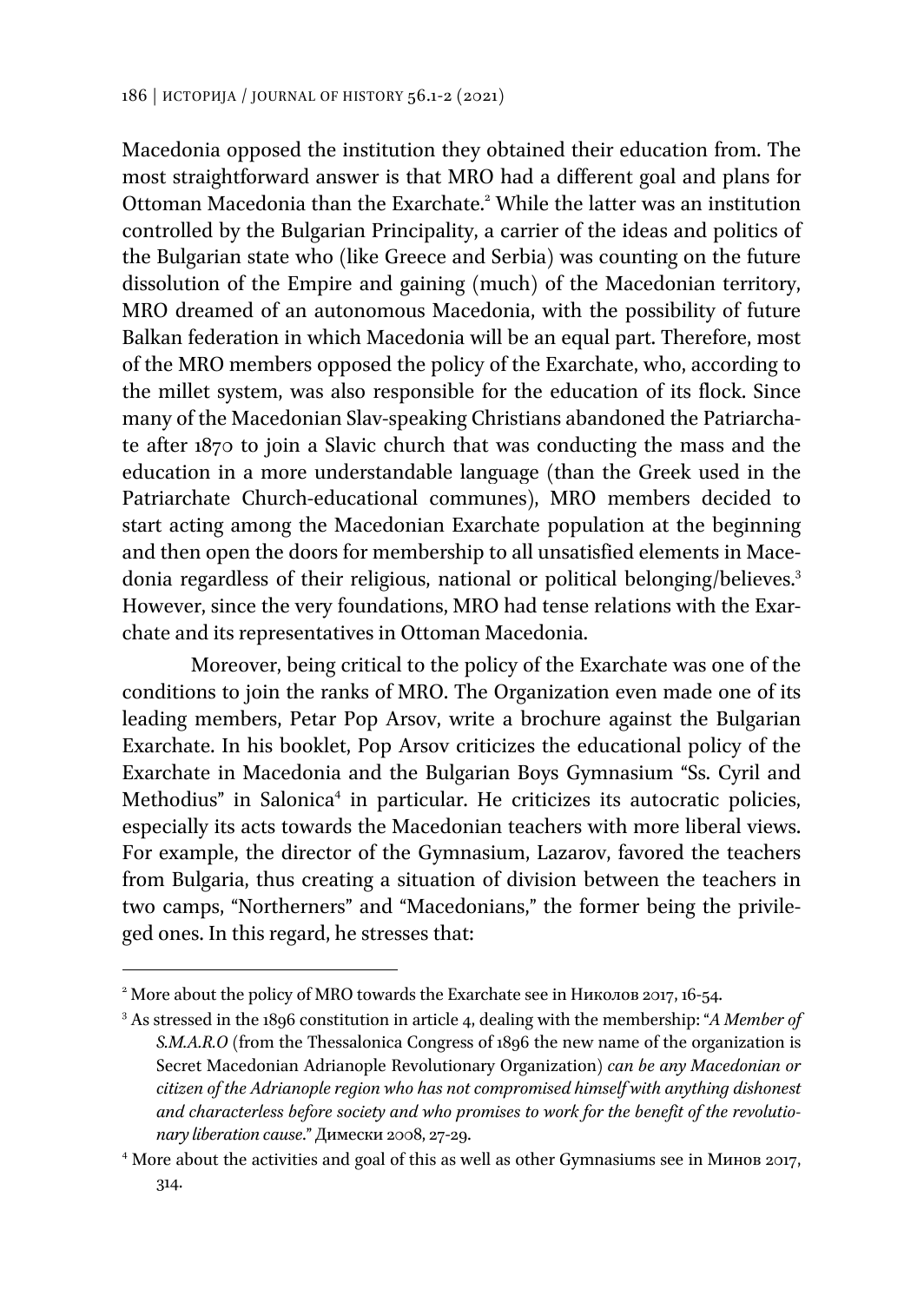"*The situation of the Macedonian – teacher in the Salonica Gymnasium is difficult! When our teachers are entering the Gymnasium building, they feel like they are in some Turkish office, where they should think well of their words, should count them, or are declared as separatists."5*

Pop Arsov not only thinks that the educational policy of the Exarchate does not meet the needs of the Macedonian youth, but moreover, it is:

"*just a North Bulgarian Jesuitic order… with a goal containing a tendency – to be created Bulgarians in Macedonia*" and goes even further to claim that:

*"They give us money to kill us… Damn it that money if they kill our communes, moreover, they don't trust us and impose to them all kinds of presidents, priests, directors, teachers, etc., to control the (?!) finances – the only motivation of the Bulgarian propaganda!... Yes, the Bulgarian propaganda.*" 6

Therefore, he is nostalgic about the days when the local population was responsible for the community affairs:

*"All honest Macedonians, Help! Come and help us save the communes who are dying in Macedonia. This is their tool to make us a dead corpse, so our brothers can play with us as they please.*" And continues: "*In the commune, even under the Greek priests, our people were free to think of management of schools, church, and monasteries, as well as other communal issues. Here they practiced societal cooperation, humanism, not thinking only of its personal benefits*. *Here, in our only parliament, our people's old Slavic democratic spirit was preserved (…). The Exarchate tries to destroy the same commune, the only people's institution, that kept our national physiognomy. To suppress it and suf*focate the people's spirit.<sup>7</sup> If we are to compare with the thoughts of another founder of MRO on the same issue, the words of Dame Gruev are indicative. In a letter to his friend Nikola Deykov (end of March 1894), he stresses that the schools in Macedonia under the current Exarchate management are "*utterly harmful to the country because they can deprive the country of our young forces and kill the people's spirit*." Once MRO realized the consequences of such educational policy of the Exarchate decided to act independently. And according to Gruev, the Organization pointed its attention towards the schools because they are the basis of everything, and this topic could be made available to anyone.<sup>8</sup> Similarly, Pop Arsov says that: "*our work should be in the* 

<sup>5</sup> Вардарски 2006, 78.

<sup>6</sup> Ibid, 94-95.

<sup>&</sup>lt;sup>7</sup> Вардарски 2006, 86-95; Биляарски & Бурилкова 2007, 93.<br><sup>8</sup> Ѓорѓиор 2010

 $8$ Ѓорѓиев 2010.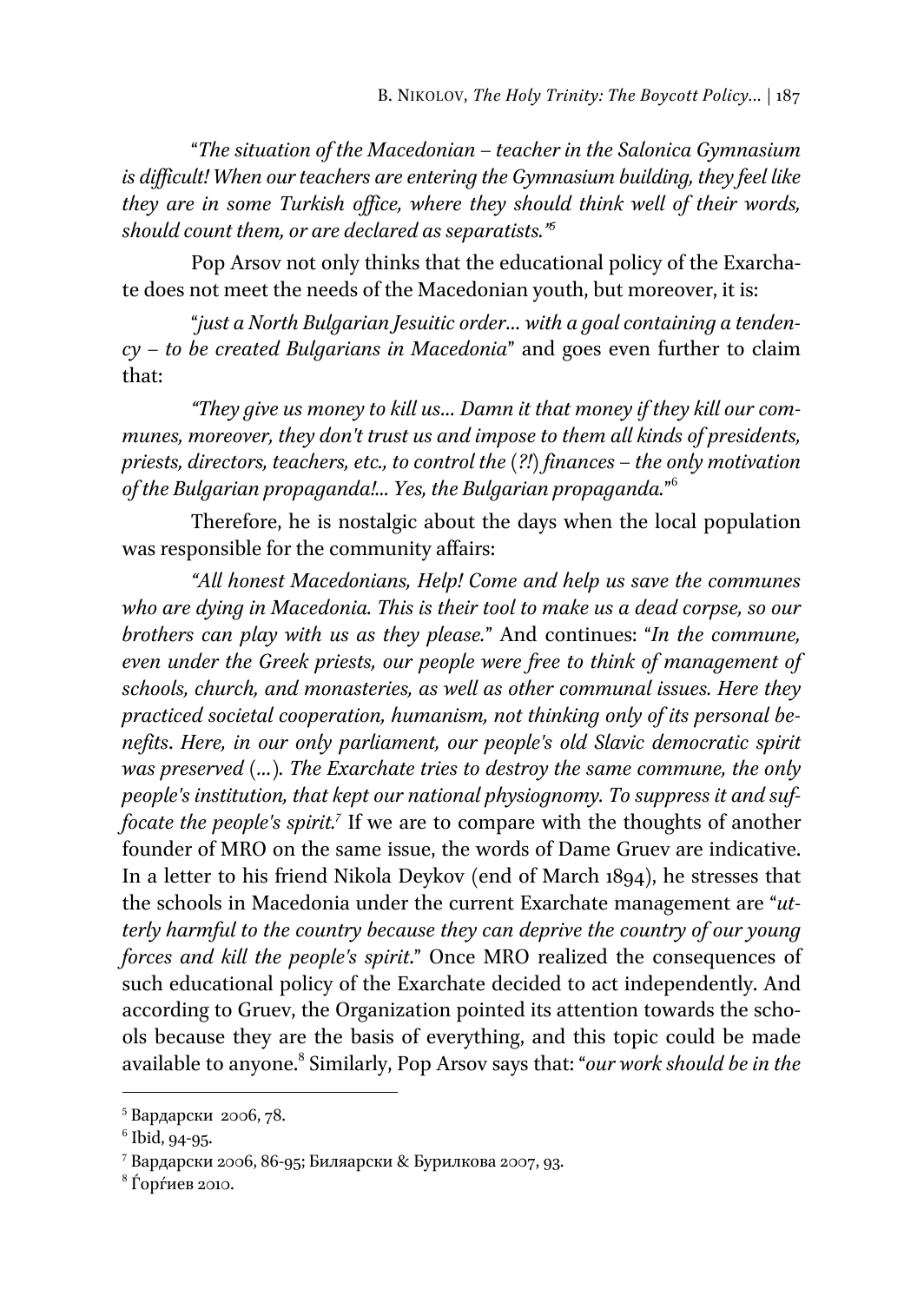*direction that the communes should support the schools independently and the priority should be given to the local intelligentsia. From them, the school directors, and priests, etc., should be elected. Because simply put, the schools as they operate now are not acting for the country's benefit in which they exist.*" 9

Nevertheless, those days were by far gone, and the Exarchate was the institution responsible for the church educational activities of their flock in Ottoman Macedonia, and as such recognized by the Ottoman authorities. And MRO also had to acknowledge the reality on the ground. However, not being happy with the situation mentioned above, they tried to change it to their advantage by infiltrating their members in the Exarchate schools, thus gaining control over them. Even though they had a short period for agitation, MRO founders decided to participate in the church-educational communal council of the *kaza* of Salonica with their list of candidates. Surprisingly for their pro Exarchate opponents, the MRO list lead by doctor Hristo Tatarchev won the elections with 90% of the votes.<sup>10</sup>

The core of the fight against the Bulgarian Exarchate was in Salonica, accordingly, the Organization had its first success in the center of Ottoman Macedonia. Nevertheless, the ideas and the goals of MRO spread quickly in the other bigger cities in Macedonia.<sup>11</sup>

As a result of the MRO's operation and the complaining of the Exarchate, the Ministry of Foreign affairs of Bulgaria sent a letter to the Bulgarian agents in Macedonia with instructions on how they should act towards MRO. The ministry recommends that: "*The education should be kept away from the hands of the Organization as far as possible*." Because "*the activity of the clergy* 

<sup>9</sup> Вардарски, 51; *Вътрешната македоно-одринска*, 80. They did not only criticize the policy of the Exarchate in Macedonia, but also pointed the finger to the Ottoman Empire who was responsible, tolerating and even encouraging the educational activities of the churches in Ottoman Macedonia. For example, in the article "The schools, churches and communes, in Macedonia" in the pro-MRO newspaper Дебъръ, we find this statement regarding this issue: "*At last, the Turkish government, in order to encourage antagonism among the Macedonians in Macedonia, allowed the various national and religious propagandas to open schools, churches, and communes, which instead of benefit are bringing damage, especially to the intelligentsia. In doing so, an intellectual proletariat is created, and it is forced to migrate and seek its survival in state service in the liberated brotherly countries instead of staying in its fatherland, among the people*." В. Училищата, църквите и общините во Македония. *Дебъръ*, брой 15, София, 10 Септемврий, 1905 год., стр. 1. 10 The pro-Exarchate elements will not accept these results, and they will do anything to

cancel them. Still, though with an unreasonable delay, in the end, the victory of MRO will be confirmed. See Николов 2017, 20-23.<br> $\frac{n}{1}$ Ibid, 29.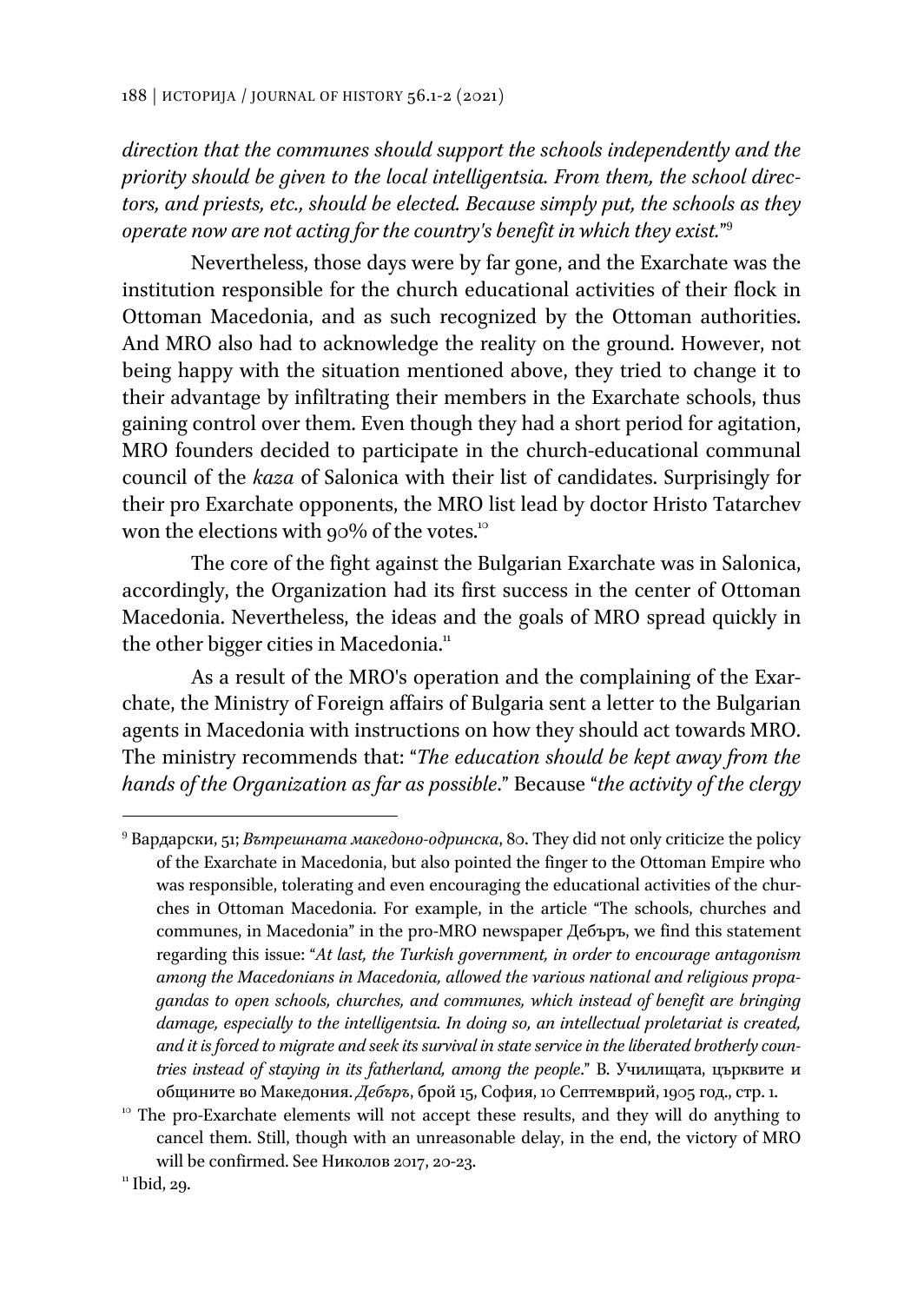*are well known, and that gives us the right to support it fully. On the contrary, the Organization is in suspicious hands, and the results of their activity are only*  causing damage."<sup>12</sup>

Nevertheless, MRO continued to circumvent and, to a significant extent, boycott the curriculum of the Exarchate. The teachers-members of the Organization were teaching the Macedonian youth only that which they thought was necessary for the students and could benefit the Cause. Such behavior of the MRO teacher would not be left without a reaction from the Exarchate. In the circular letters sent to the school management, the teachers-members of MRO were accused of promoting atheism among the students, did not go to church, and, even worse, were not taking the kids to the church. Also, they were accused that Bulgarian history was neglected and it was replaced with world history. What was worrying the high echelon of the Exarchate was the fact that the students were not fluent in Bulgarian, even after graduating from high school, and they did not use it outside the school. The Exarchate school directors and inspectors should watch the MRO teachers who were often threatened and sometimes removed from service.<sup>13</sup>

The response of MRO was decisive too. During the summer holidays in 1898, Gjorche Petrov, as representative of MRO, met with the Exarch Josif I demanding that the list with 70 teachers (all members of the Organization) be appointed in the Exarchate schools. The Exarch was not willing to fulfill those demands. Still, Petrov threatened him that MRO would frighten teachers who oppose the Organization, organize student strikes, and even suggest the students leave the schools if he did not comply.14 In the end, the Exarch had to back off and agree on the terms indicated by MRO though unwillingly, and mainly as a result made by the threat of the Organization.

The condition of the gymnasium in Bitola where the MRO teachers had significant influence among the students was noted by the director A. Chengelov who informed the Exarch about it. In his report (July 1899), he stresses his dissatisfaction with the teacher's work.<sup>15</sup> Chengelov summarized that there were two groups of teachers in the gymnasium. The first was the dominant one and its members were: G. Angelov, V. Paskov, D. Gruev, T. Lu-

<sup>&</sup>lt;sup>12</sup> Државен Архив на Република Северна Македонија, ф. КБТА, мф. 4316, ф. 335, а.е. 37, сн. 1-4. See also Ѓорѓиев 2013, 135–137.<br><sup>13</sup> Николов 2017, 42-43. For instance, Dame Gruev was removed from his post in the school

year of 1897/1898 under the accusation of atheism. Спомени. И. Х. Николов..., 1995, 20. Николов 2017, 43. 14 Николов 2017, 44-45.

<sup>15</sup> Ѓорѓиев 2010, 229.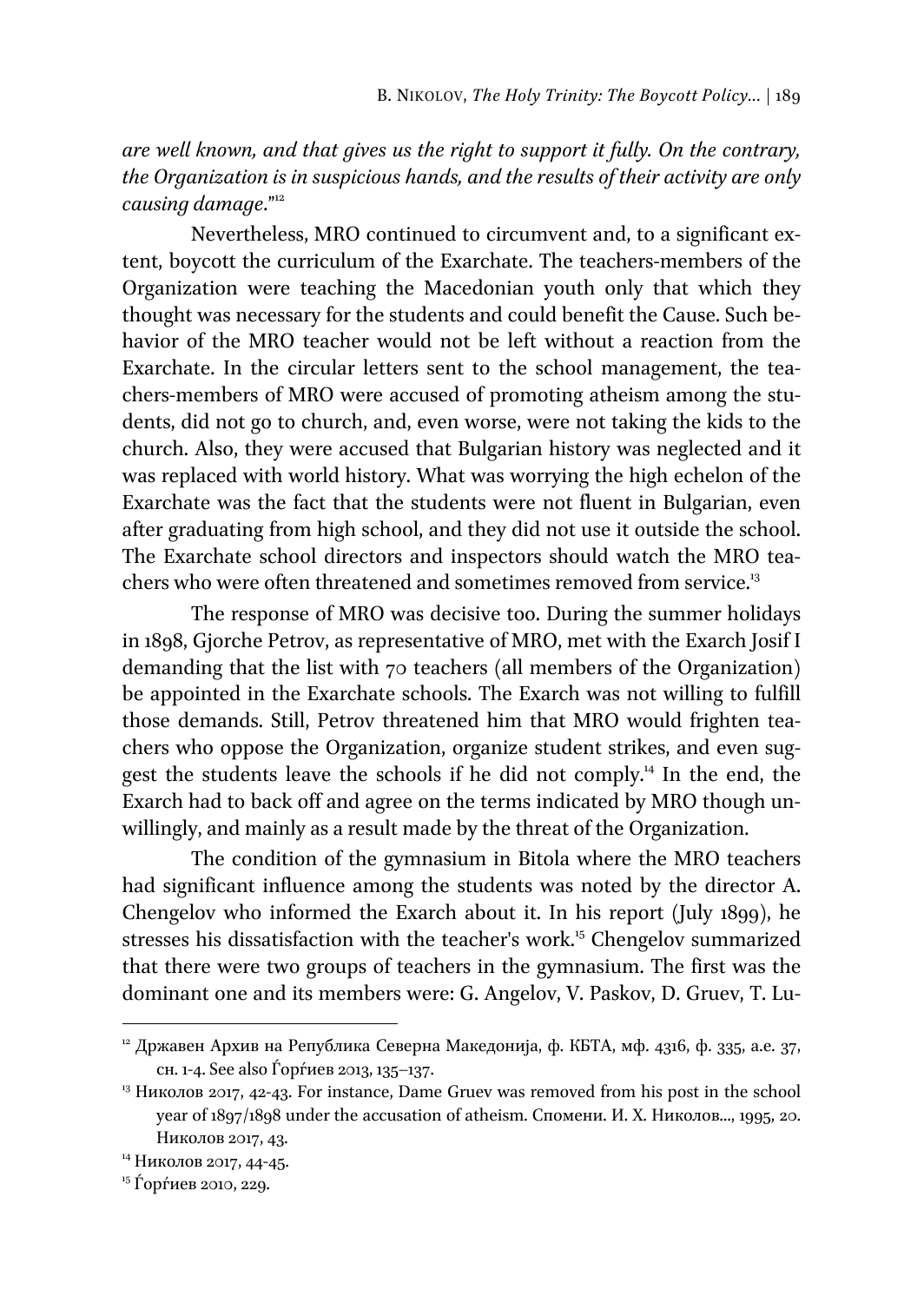kanov (M. Gerdjikov) and P. Martulkov. They were with many "liberal standpoints" in all regards.<sup>16</sup> According to Chengelov, these teachers were spreading: "*anarchy, atheism, were not respecting the rights and opinions of those who were not sharing their opinions*." And the students were quickly becoming their followers.<sup>17</sup>

He was also complaining about the students' conduct and grades, which were artificially made satisfactory but did not correspond with reality. In this regard, he gives the example that the average rate for the students conduct for the whole school is 4.9 (out of  $5.00$ <sup>18</sup>. He is also skeptical of the objectivity of grades given by the teachers mentioned above. So, he stresses that G. Angelov did not stop the student from copying their work, and the remaining there were going by the motto "*let us not kill the future of the students.*" 19 In this regard, Chengelov is surprised how come D. Gruev and V. Paskov, and T. Lukanov managed to grade the students when they barely made a test for their knowledge, both for the oral and written exam.<sup>20</sup>

The "sins" of the teachers, members of MRO did not stop here. The director also points out that the curriculum was intentionally neglected to give room for revolutionary agitation. Thus, the history teacher V. Paskov taught certain events in detail, and the other topics were not even touched upon. For instance, the whole semester in the seventh grade was dedicated to the History of the French Revolution.<sup>21</sup>

Except for the circumvent of the Exarchate curriculum in the schools, MRO teachers conducted their educational policy by forming the so-called school clubs. These school clubs were the reservoir from where the Organization was filling its ranks. For instance, many Macedonian revolutionaries like Hristo Uzunov, Lazar Pop Trajkov, Pando Kljashev, Gjorgji Sugarev, and others were part of these clubs.<sup>22</sup> To protect themselves from the Ottoman and Exarchate authorities, the student clubs worked in a conspiracy. Some of them even published their newspapers which were delivered in the schools.<sup>23</sup> Also, student excursions were organized where the students, liberated from

 $\overline{a}$ 

- <sup>19</sup> Ibid.
- $20$  Ibid.

 $23$  Ibid.

 $16$  Ibid.

<sup>&</sup>lt;sup>17</sup> Даме Груев – Спомени, 1999, 163-164.

<sup>18</sup> Ѓорѓиев, 2010, 229.

<sup>&</sup>lt;sup>21</sup> Ibid, 231.

<sup>22</sup> Пандевски 1962, 225.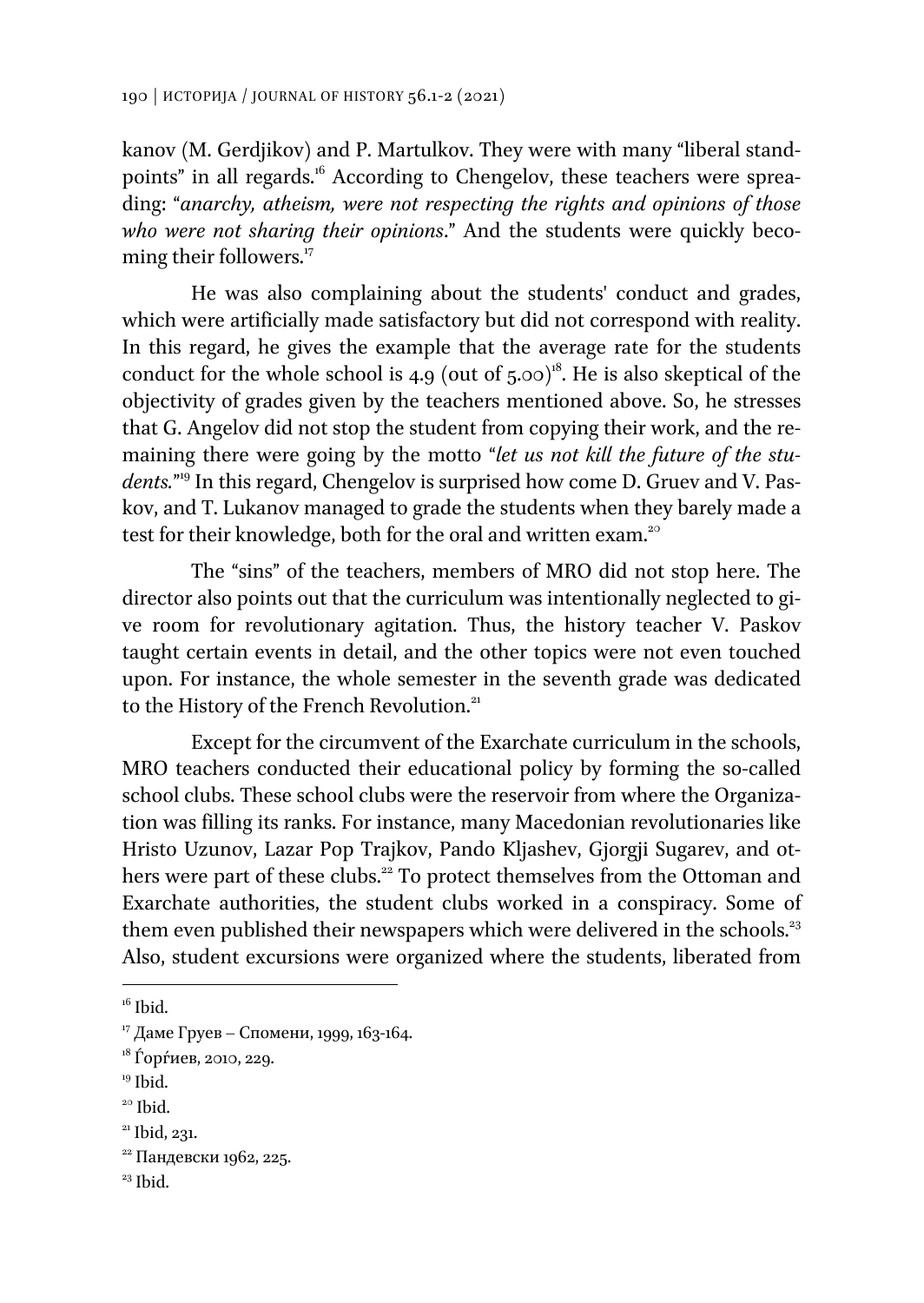the pressure of the Exarchate authorities, could freely talk on subjects that were not part of the official school curriculum.<sup>24</sup>

Moreover, the student clubs defended their student rights. Thus, they organized strikes when they felt that there was injustice done to them by the school management, like removing a student from the school or protesting against some teacher they did not like and asked for its removal.<sup>25</sup> All of the mentioned above was in accordance with the policy of MRO who wanted to transform the Macedonian youth from a passive, obedient listener to an active agent who can contribute to the achievement of the goals of the Organization with a proactive role in the liberation of the fatherland.

A witness of such policy of MRO was one of the Russian military representatives<sup>26</sup> in Ottoman Macedonia, Agura. In his report of August 19' he talks about the efforts of the church educational commune in Kukush (Kilkis) to start with the construction of a new church in the town. However, when the people gathered, one student from the sixth grade, under the instruction from the Organization, addressed the crowd that "*they do not need churches, but schools; they do not need a religion, but freedom; and that the money collected for the construction of the church, should be used for the liberation cause*."<sup>27</sup> After the speech, one of the school teachers applauded the student, which was the reason for her removal from the school.

Years of MRO's work and their agitation among the population in Ottoman Macedonia enabled the Organization to start building its own juridical system. It usually went hand in hand with the Organizational policy to boycott the official Ottoman courts. We can trace the inception of this policy back to the very beginning of 1901. According to Ivan Atanasov Grcheto, Gotse Delchev, during his visit to the village Monospitovo, propagated among the local leaders of MRO that they should agitate among the local population not to go to the Turkish courts which are just robbing them, but to establish village courts where the peasants can settle their disputes.<sup>28</sup>

At the end of the same year, Delchev revised the *chetas* in southwest Macedonia. In the village of Konomladi, together with the *voyvodas* Pando Kljashev, Marko Lerinski, Vasil Chakalarov, Moskov, Stefo Kuzov, and Georgi Peshkov conducted trials, and later on, the verdicts were conducted by the

<sup>&</sup>lt;sup>24</sup> Спомени. С. Арсов..., 1997, 159.

<sup>25</sup> Пандевски 1962, 25.

 $^{26}$  On the basis on the Mürzsteg Agreement.

<sup>&</sup>lt;sup>27</sup> Дракул 1998, 127.

 $^{28}$  Движението отсамъ Вардара..., 139-140; Пандевска 2002, 170.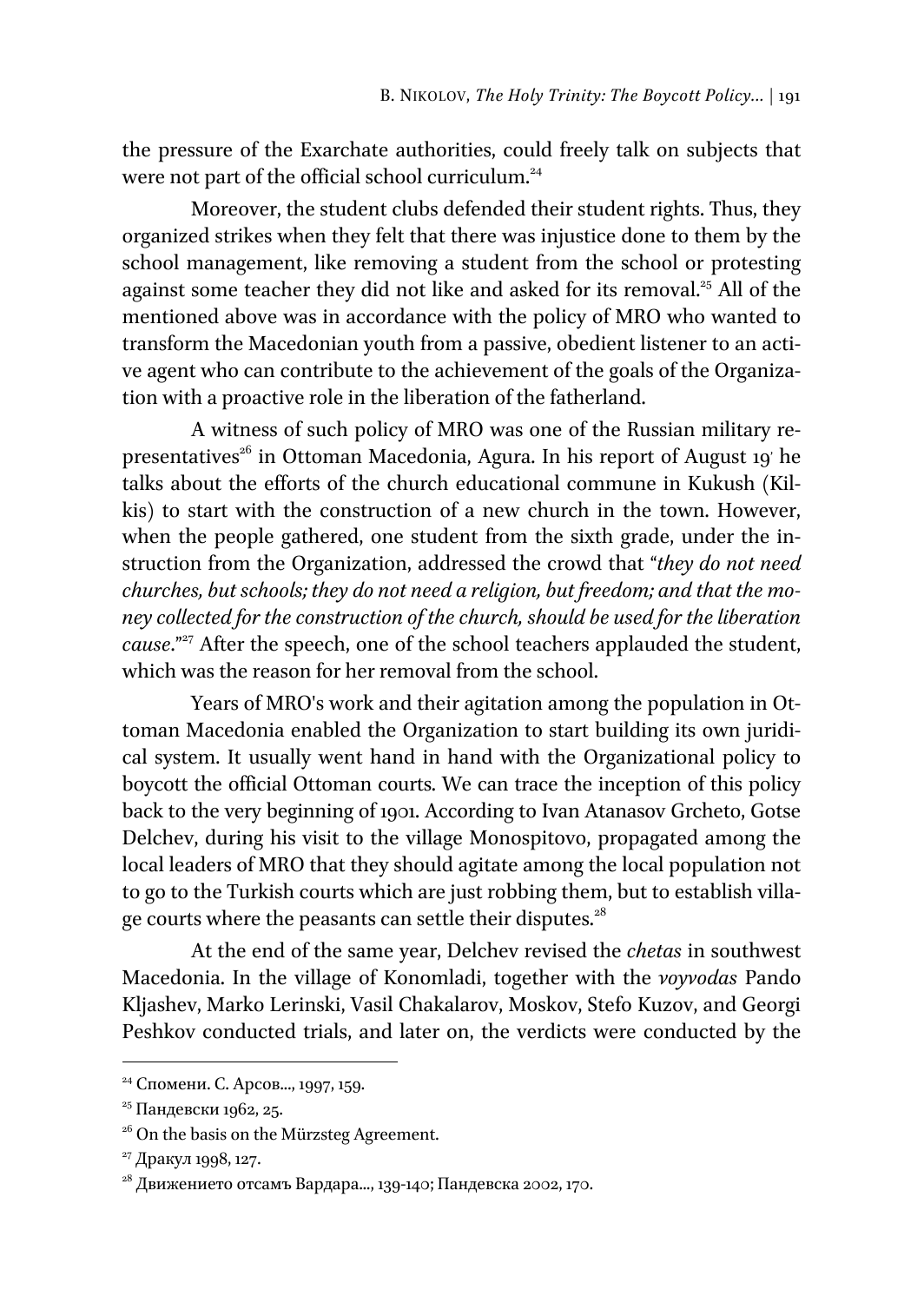MRO *chetas*. Delchev carefully examined the different cases (robbery, debauchery, etc.), and there were also witnesses during the trial. In the end, everybody accepted the decisions made by Delchev, who, together with the other *voyvodas* of MRO, forbade the peasants to go to the Ottoman courts.<sup>29</sup>

In this period, the network of MRO was widespread throughout Macedonia, so the idea of establishing local courts of the Organization materialized fast in almost all the districts and local comities of MRO. Nikola Petrov Rusinski did not lose time to put this idea into fruition as well. During his visit to the village Zhvan near Demirhisar, he propagated that the peasants should not seek any help or advice from the Turkish courts.<sup>30</sup> He also stopped all the active court cases in the Ottoman courts or the church-communal ones<sup>31</sup>, such as various requests, divorce suits, etc., and at the same time established village courts for minor delicts.<sup>32</sup> He also mentioned that the Organization "*has no police stations, dungeons or temporary prisons to correct their delicts, and the traitors are to be punished by death.*" 33

The details of the work of MRO courts are not the subject of analyses in this article.34 However, several observations will be given to show the effects of the MRO juridical system and its boycott policy on the Ottoman and, to a lesser extent, church-communal courts. So, for instance, G. Iv. Belev, in 1904 says that the courts in Bitola (Monastir) were abandoned because the people loyal to MRO, instead of going to the lawyers<sup>35</sup> or the Ottoman courts, preferred to address the courts of the Organization, who solved all of their disputes*.* 36

Toma Nikolov even more confidently claims that after the establishment of the MRO juridical system in the Bitola region, "*the Turkish courts became deserted, and the kadıs in the absence of work were occupied with their beards and rosaries because for them there was no more the possibility of the* 

 $29$  Спомени на П. Кљашев..., 198.

<sup>30</sup> Никола Петров Русински, Спомени, 138.

<sup>&</sup>lt;sup>31</sup> Sometimes MRO judges gave a verdict on a divorce case, and afterward, that decision was transferred to the church authorities, who had to confirm the decision made in the MRO courts. See, for example Sonnichsen 1909, 173-174; Николов 2017, 115.  $\frac{32}{3}$  Петровъ 1930, 11.

<sup>33</sup> Русински, Спомени..., 138.

 $34$  For a detailed analysis of the MRO's courts, see Николов 2017, 76-96.<br><sup>35</sup> Some members advocated that lawyers should be boycotted, as was the case with the official Ottoman courts. For example, see the stances of Hristo Uzunov on this matter. Христо Узунов, Забелешки 173; Николов 2017, 104.

<sup>36</sup> Бѣлевъ 1931, 15.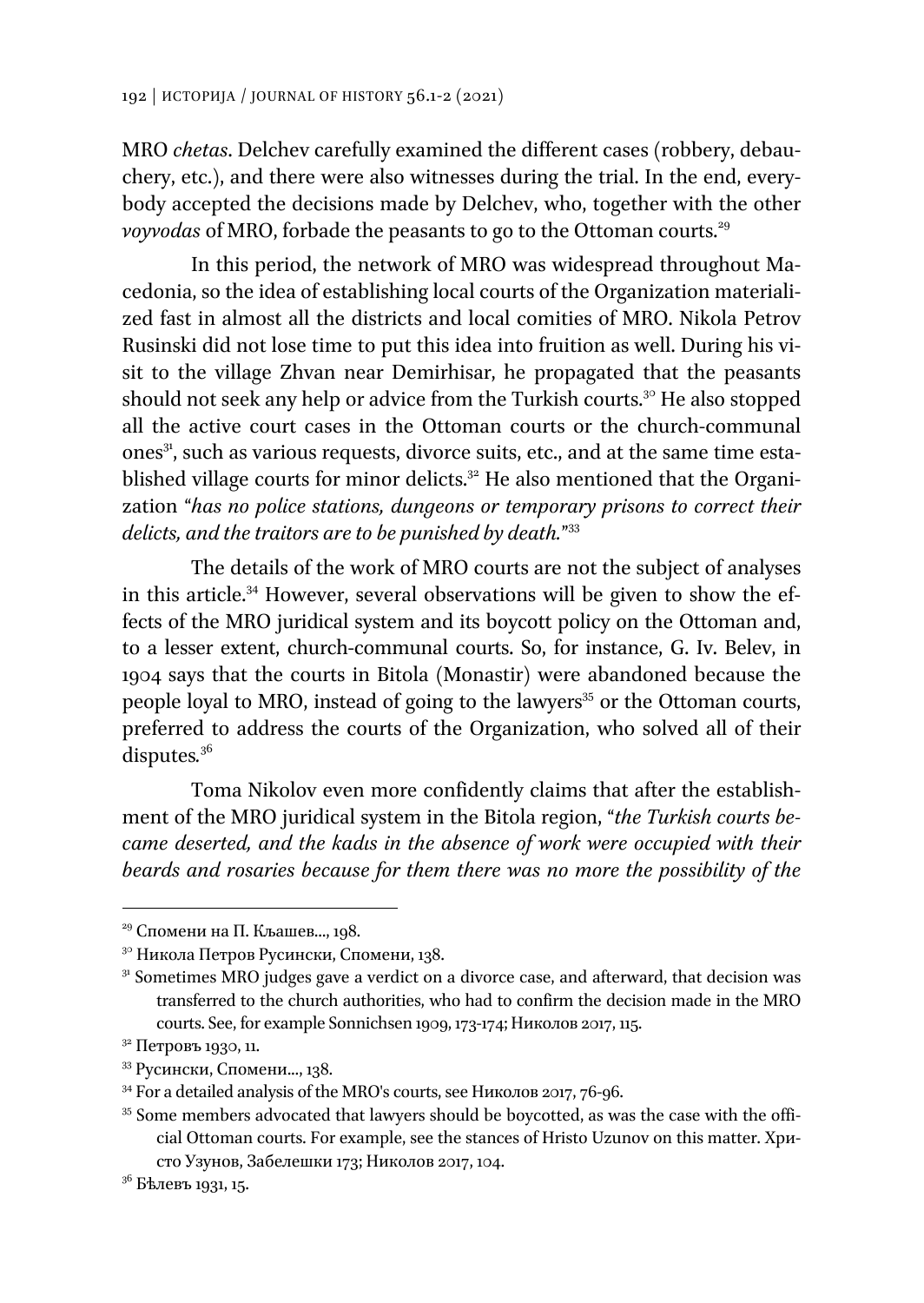*golden income through the rushvet (bribery). The state treasury was also deprived of regular income for various transactions. The Christian population went to the Ottoman authorities only for obtaining a passport or for some sales transaction. That was a surprise for the Turkish authorities*". Similarly, Anastas Lozanchev says that after the MRO decided for its members to boycott the Ottoman courts, they remained without clients. He also adds that many trials that were ongoing for thirty-forty years and a fortune was spent to solve them were resolved by the courts of the Organization in a matter of one or two hours. That was a relief for both sides.<sup>37</sup>

In the Shtip region, Mishe Razvigorov forbade the peasants to go to the official courts, and he even threatened the local population if they did not obey this order. As a result, the people stopped seeking justice from the Ottoman authorities.<sup>38</sup>

Similar observations to the abovementioned claims of MRO members about their juridical system are given by some foreigners who had their service in Ottoman Macedonia. Thus, the Bulgarian trade agent A. Shopov from in his report from November 30, 1902, says that he found out from the conversation with the villagers from the *kaza* of Salonica that the MRO *chetas,* except the usual duties, have juridical responsibilities as well. Moreover, the villagers who had disputes would rather seek justice from the Organizational *chetas*, then the Ottoman courts.<sup>39</sup> He gave several cases for a robbery that the Ottoman authorities could not resolve and the *chetas* of MRO for a short period managed to catch the thieves and bring back the stolen goods to the owners.<sup>40</sup>

<sup>37</sup> Лозанчевъ 1940, 2.

<sup>&</sup>lt;sup>38</sup> Мирчевъ & Развигоровъ 1932, 5. Apart from the observation of the foreign representatives in Ottoman Macedonia who testify that such statements of MRO members are not much exaggerated, there are few clues from documents from the Ottoman institutions, which may point out the possibility that the MRO boycott policy affected the Ottoman courts in Macedonia (together with the overall bad economic situation in the Empire). Such were the troubles in the courts of the first instance (*bidayet mahkemesi*) in Avrethisar because the scribes did not receive their salary. Başbakanlık Osmanlı Arşivı (further BOA), TFR.I. SL, 170, 16941.; Similarly, the janitor of the court in Manastir Haci Abdulah bin Mehmed in 1902 had not received a salary for four months. BOA, TFR.I. MN, 129, 12838; Or the problems with the payment of the employees in the courts of Florina and Ohrid. BOA, TFR.I.MN., 150, 14990. And the annulment of Criminal departments at the courts of first instances in some districts (*kazas*) in the vilayets of Selanik and Manastir. BOA. I.AZN, 66, 01.<br><sup>39</sup> Ѓорѓиев 2003, 422.

 $40$  Ibid.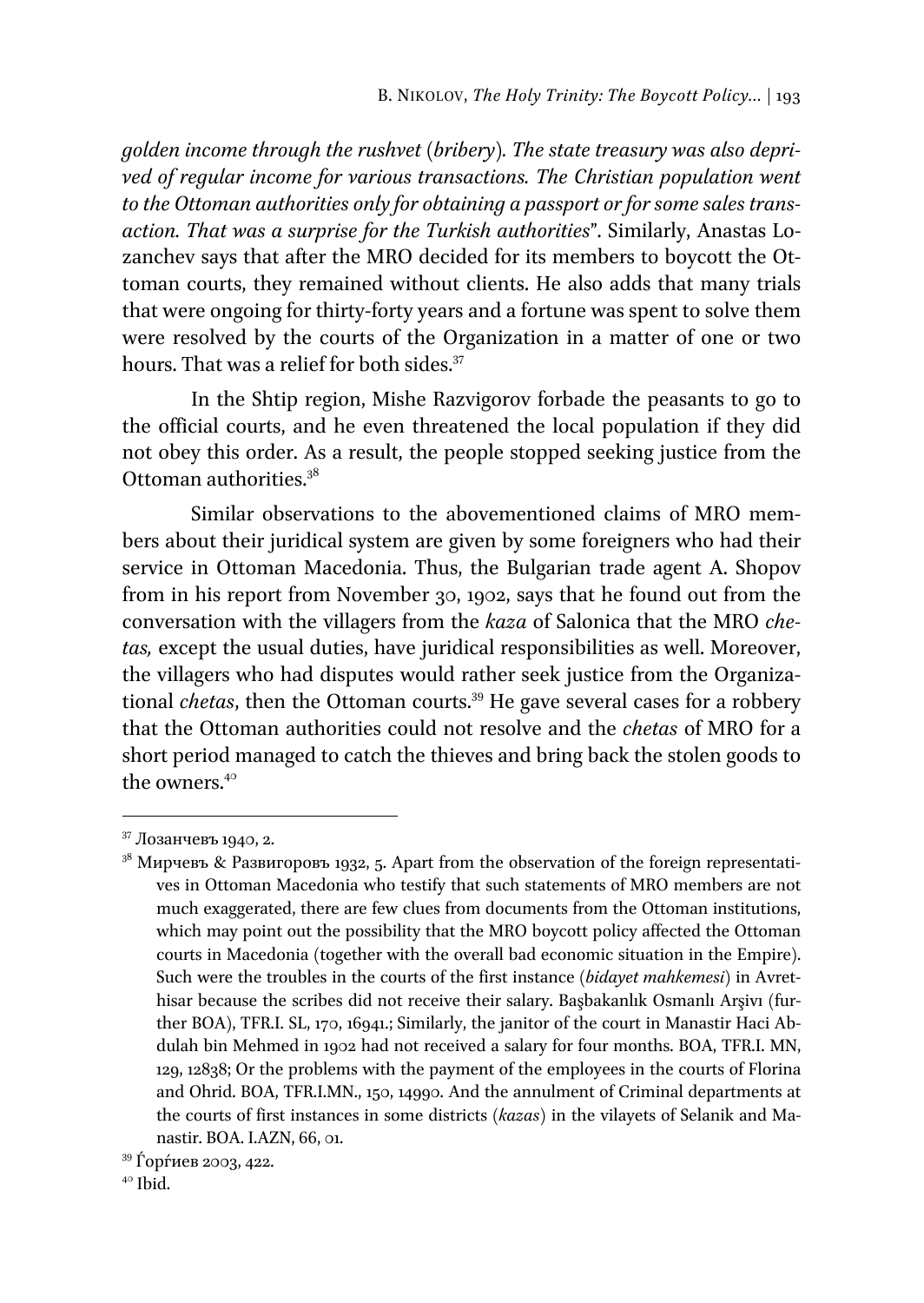The Austro-Hungarian vice-consul in Bitola goes even further in his depiction of MRO's activities. In his report of December 13, 1904, to the Minister of Foreign Affairs, Agenor Goluchowski says that as a result of the activities of the Organization in the districts of Prilep and Veles (Köprülü), one can say that in these districts, "*there is a parallel government. And the Committee governs this area to such an extent that the local people do not address its issues to the Turkish courts for months. Against the verdicts of the village comities, appellation can proceed to the tribunal in Prilep, which is the last instance. This system must have been advantageous due to the short procedure and the implicit executions*."<sup>41</sup>

We can give several more examples that indicate that the MRO took the establishment and the development of the juridical system quite seriously. For instance, in the resolution of the Ser revolutionary congress in 1906, we find that the juridical body informed the Congress that for the current year, 190 disputes were resolved, and only 25 were left for trial.<sup>42</sup> And such results were possible because MRO introduced the policy of boycotting the Ottoman courts and due to its "juridical" cadre and their enthusiasm to bring justice where ever needed and to be the supreme authority on the ground. In this regard, Uzunov recommends for the juridical body to be chosen honest people, from the *esnaf*, who have gained the trust of the majority of the people and who are familiar with the social life of the people, with the local traditions, and with the state and the church law*.* 43 According to him, being a member of such a body is a serious thing, and the one who is chosen to be part of it should not give up his membership unless he has credible reasons. He should also inform the district management of MRO, which approves or disapprove of his decision*.* 44

An interesting observation of the dedication of the MRO members (in this case Petar Chaulev-Petrush) to the juridical system of the Organization is given by the American journalist, Albert Sonnichsen, who in 1906 spend some time with the members and *chetas* of MRO, which allowed him to get familiar with the work of the Organization closely.

<sup>&</sup>lt;sup>41</sup> Извештаи од 1903-1904 година, 258. Similarly, the role of the courts in the MRO policy is described by Dame Gruev to the representative of Edinburgh's "The Blackwoods Magazine" where he calls the administrative mechanism of the Organization an "Underground Republic." Ѓорѓиев 2010, 450.<br><sup>42</sup> Вътрешната, т. 1, част 2, 650.

<sup>&</sup>lt;sup>43</sup> Узунов, Забелешки 172; Вътрешната... т. 1, част 1, 407.<br><sup>44</sup> Узунов, Забелешки 172-173; Вътрешната... т. 1, част 1, 407.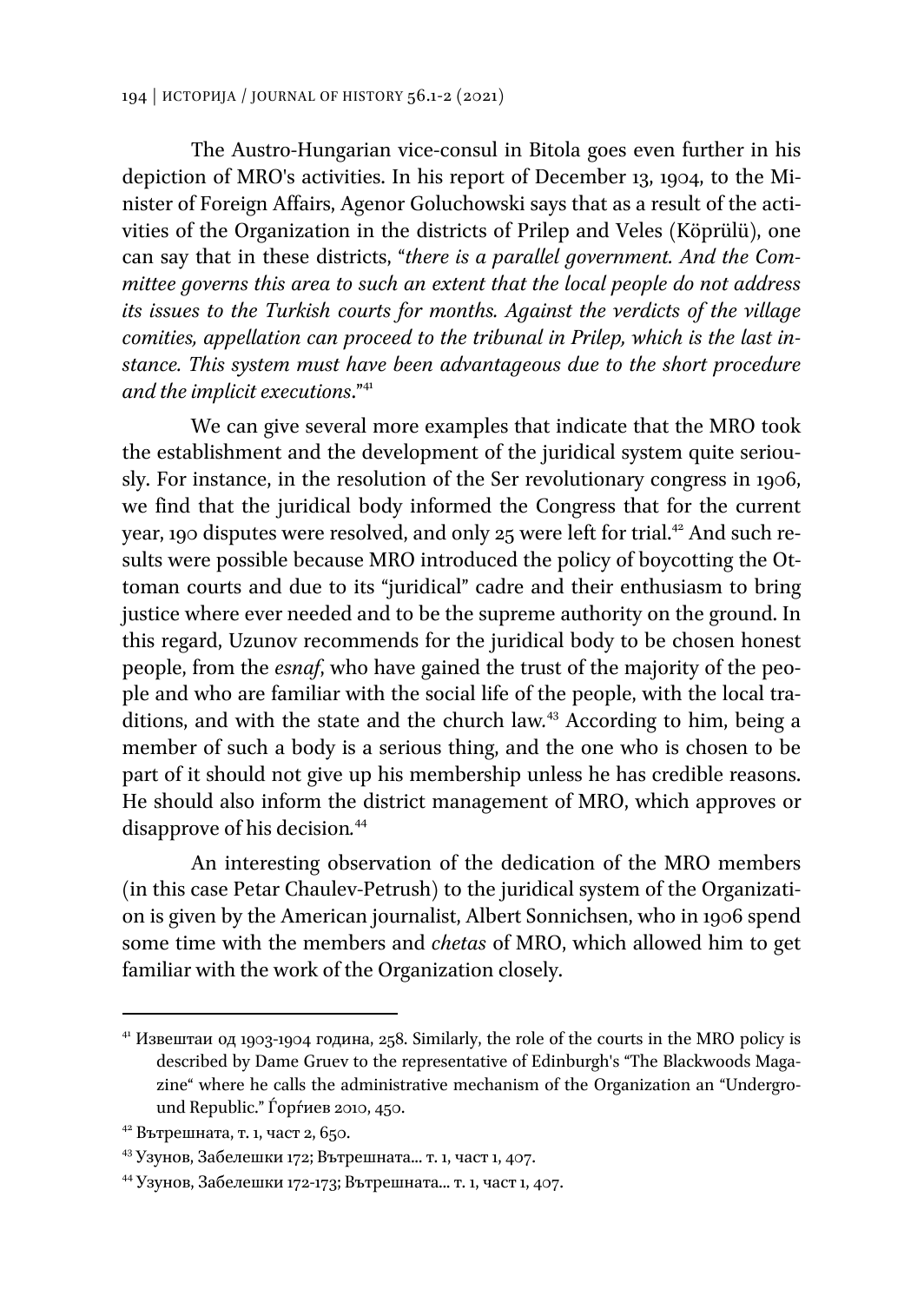"(…) *At breakfast this morning, I observed a bundle of old and greasy papers choking Petrush's dispatch bag. Among them was a well-worn copy of the constitution and by-laws.* "*Why do you carry around the rayon's archives?" I asked. "They aren't archives." His voice sounded resentful. "They're cases. I carry them with me because I have to study them." "Cases?" I exclaimed. "What cases?". My ignorance seemed to hurt him. He explained, laboriously and patiently: "Articles 10 to 15, of Section IV of the constitution say: 'The voyvoda shall settle disputes, etc. You know we're boycotting the Turkish courts." "Do you have them presented in writing?" I asked in astonishment "Why not? I can't judge them hot off the fire. Here, as an instance, is a land case. The priest presents one side, the schoolmaster the other. Twenty-five years ago, this man, Ivancho, leased a field to Stoyan. Ten years ago, Ivancho wanted his land back, but Stoyan refused to give it back unless he was paid for a barn he built on it and an orchard he planted. They went to court, and the litigation continued till the boycott was declared. Lately, they put it up before me." "Someday" I said, "a legal court will reopen these cases." He agreed, but if ever I read a man's s thoughts right, I did then. Petrush saw the cases reopened, years hence, but he also saw himself, then a passed student of law, re-trying them*. 45

Such an approach of the Macedonian Revolutionary Organization increased the peasants' trust in the MRO courts and the Organization in general.

On the way to becoming a parallel state in Ottoman Macedonia, MRO introduced some economic policies too.<sup>46</sup> In general, MRO tried to detect and eliminate the reasons for the poor material condition of Ottoman Macedonia's (mainly rural) community and introduce its policies and solutions to improve the population's living conditions.

One of the most consistent policies in MRO's economic endeavors was the so-called boycott policy. In May 1901, the member of MRO Nikola Petrov Rusinski explained to his colleague Gj. Sugarev how he understands this policy:

"*(...) the land will be taken away from the hands of the beys, as remains of the old feudal system, and will be given for free to the ones who are working on it. (…) In many places, we see how the beys are begging the peasants – parttime workers and farmers (ratay), to continue to work on their lands, or they suggest buying the land from them (…) Even in the cases where the population* 

<sup>45</sup> Sonnichsen, 170-171.

<sup>&</sup>lt;sup>46</sup> For a thorough analysis of the MRO economic policy, see Николов 2017, 120-177; Kostopulos 2016, 134-166.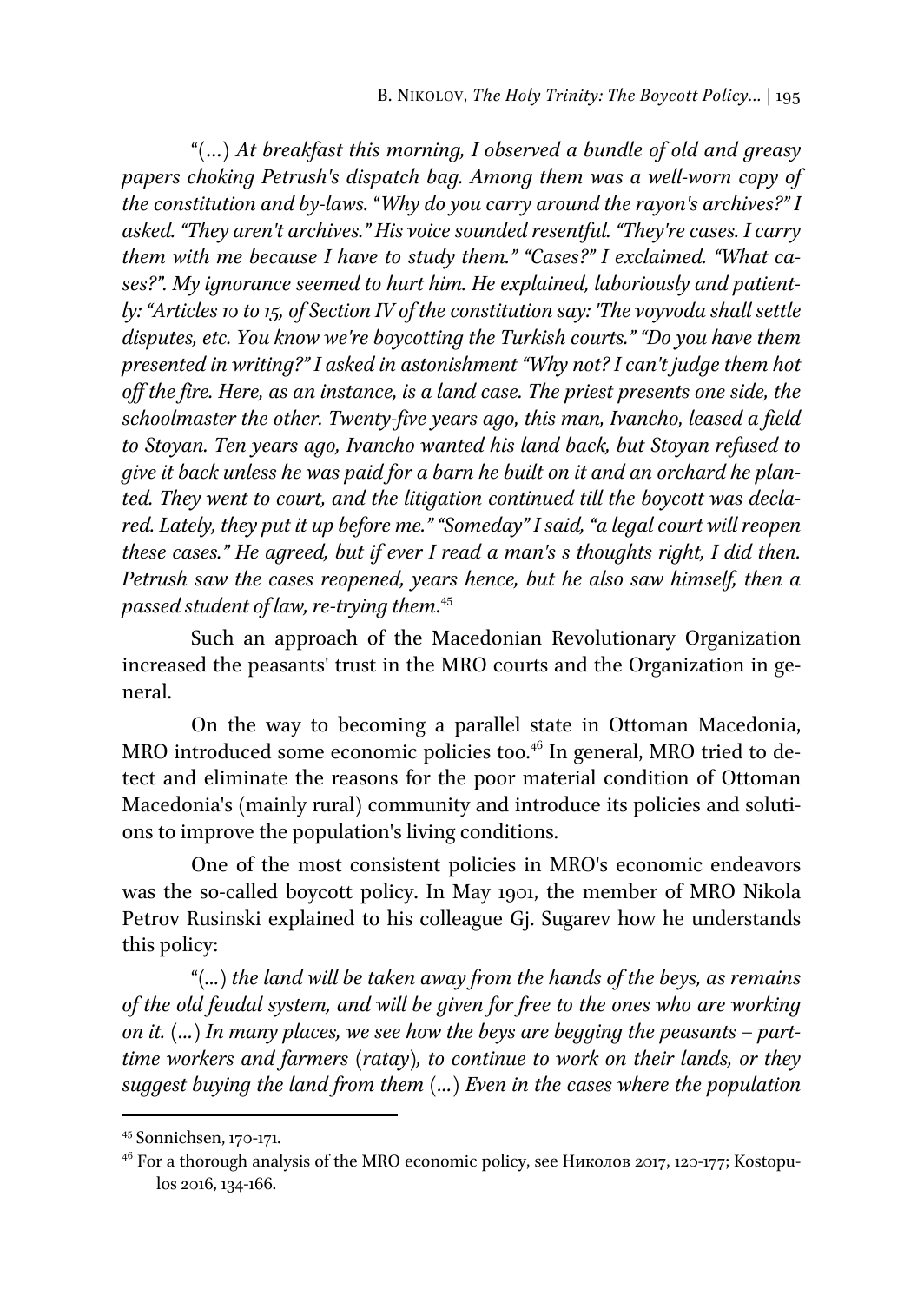*shows readiness to buy the land, I am against it – no one should buy it, or work on beys land, or if it does, he should not give anything to the owner, the bey. This measure is called a boycott. With it, the revolutionary will not work with weapons; instead, he will use the convincing word aimed at the exploited and badly mistreated part-time worker and farmer.*" 47

We will give several examples to understand this policy of the Organization better. The boycott was not aimed only at the estate owners. In the western part of Ottoman Macedonia, some Turks went to the villages during the wintertime and left tobacco packages in the houses. This was not only done without the host's permission, neither did they negotiate about the price. After a while, when the peasants appear in the city, they ask for money for the tobacco as they please. Under threat and left without a choice, peasants would pay the required price.48 With the help of the local *cheta* of the Organization led by Slaveyko Arsov, this injustice will slowly cease to exist. The *cheta* forbade the villagers to accept this smuggled (*kaçarma*) tobacco, and the women were throwing it away. The distributors knowing who was standing behind such behavior started to refrain from the acts of enforcement. The population began to smoke tobacco from a company that offered a smaller price. At the same time, they put out some rumors that there is a poison in the smuggled tobacco, so soon after in the cities as well, the use of this kind of tobacco decreased significantly.49

It is interesting to note that MRO also used the boycott policy to manage some other social issues. Such was the case with the murder of one citizen of Ohrid, Naum Teofilov – Fortomarov. He was killed after closing his store by a man called Dalip. Even though the police were close to the place of the incident, they did not arrest the murderer, and he ran away in the Turkish neighborhood in the city. Due to these circumstances, the Ohrid committee of MRO decided to attain safer living conditions in the town. They decided to close the city marketplace (çarşı) at least for five-six days. Following this, they ordered that no one of the producers and providers come and bring products to the city. Also, a telegram should be sent directly to the sultan signed by all the leaders of the *mahals* to inform him about the dangerous and insecure position of the population in this region. The citizens complied with the orders of the Organization. They closed their stores (dükkan), and after the funeral went to the municipality (belediye) shouting: "Catch the murderer,

<sup>47</sup> Никола Петров Русински, *Спомени* 155.

<sup>&</sup>lt;sup>48</sup> С. Арсов, *Спомени* 75.<br><sup>49</sup> Ibid, 75-76.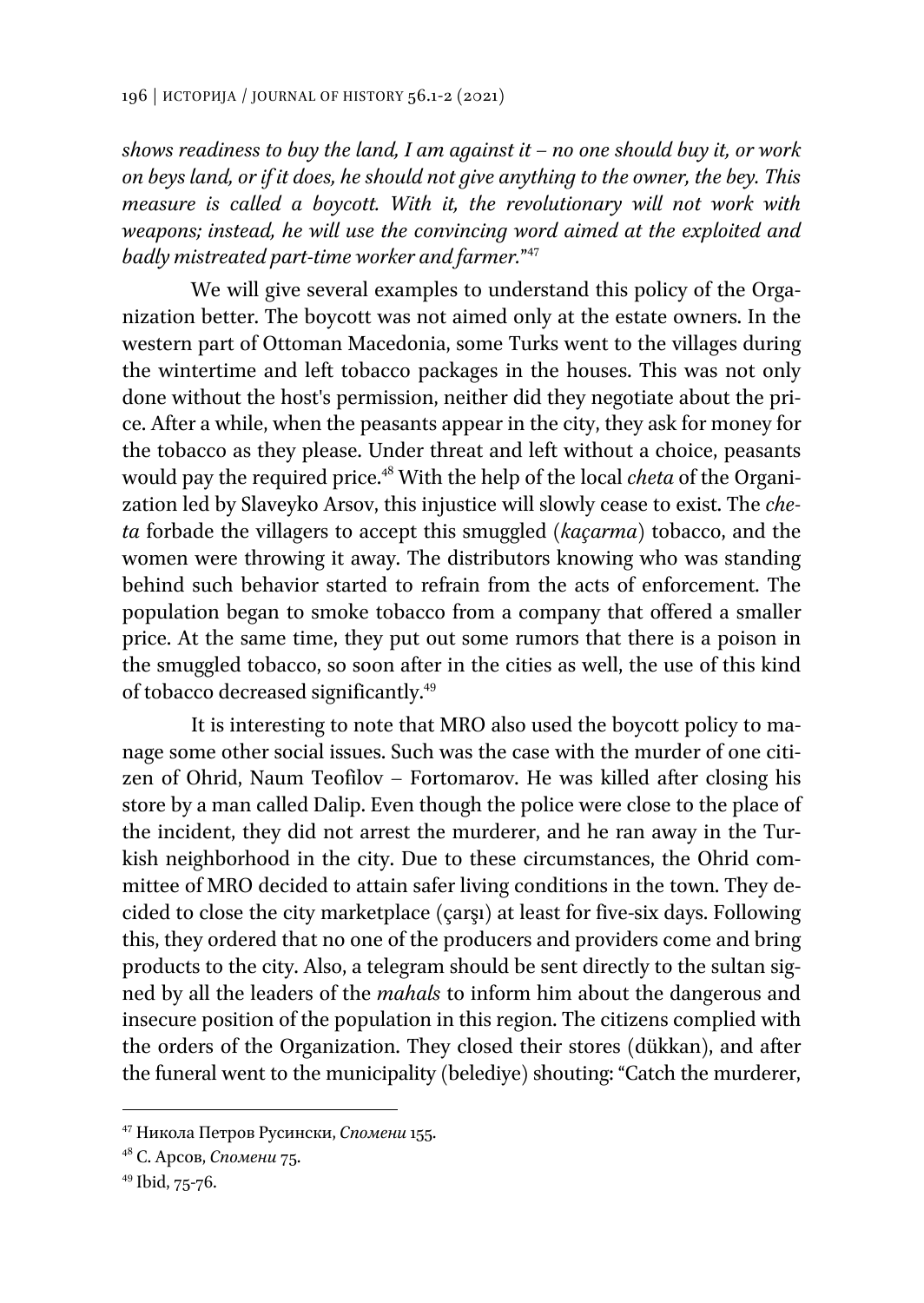it is not possible to work in such conditions, give us bread and security or throw us in the lake."50 On the third day, the assistant (muâvin) - Paskal Efendi of the governor came from Bitola (Manstır) to convince the *esnaf* to open the *çarşı.* Instructed by MRO, the *esnaf* and the citizens did not just listen to the authority but asked for guarantees about their lives and the imprisonment of the murderer. In the meantime, the situation with the lack of products in the city was becoming critical. This made the authorities to be more severe in the negotiations. Finally, after a few days of negotiations with the allowance of MRO people in Ohrid, the *çarşı* was opened. The citizens of Ohrid got assurance the murderer would be caught and put to trial. So it happened, and this one-week economic boycott resulted in the capture of the murderer, who was sent into the prison in Bitola.<sup>51</sup>

Similar activities, especially after the Ilinden Uprising in 1903, were undertaken against various enemies of MRO, especially against the representatives of the Greek propaganda in Ottoman Macedonia. To lower their influence and the support they gave to the Greek institutions, including the armed units in Macedonia, MRO gave various orders to the local population not to buy products from the Greek shops, not to work on the fields of the Greek *çorbaçis*, etc.<sup>52</sup>

Some of the Ser region villages, a stronghold of one of the most prominent members of MRO – Yane Sandanski, developed a policy of a so-called "polite boycott." The essence was the "willingness" to give, but nothing was to be provided in reality. So, for example, when the bey representative came to the village to take what was supposed to be his share, the inhabitants were hiding, and only the village leaders would show up. In such cases, they used a variety of excuses like: "*The peasants are ready to bring the beys his share in any time*"; "*It is such a pity that you came in a time when no one was home*"; "Maybe if you are willing to come another day" etc.<sup>53</sup>

The Organization was not so optimistic about the foreign capital in the Ottoman Empire too. Thus, during the general Rilla Congress was deci-

<sup>50</sup> Кецкаровъ 1931, 1-2.

<sup>51</sup> Ibid, 2-3.

 $52$  For example, see the case with the boycott of working in the vineyard during the time of the grape harvest near Melnik, also spotted by the British vice-consul in Seres, and explained in detail in Николов 2017, 169-171. Or for the boycott policy of the Organization in the Lerin (Florina) district, and how it should be implemented see a detailed description in a circular letter of а member of MRO, Tano voyvoda in: ISAM (Islam Araştırma Merkezi), *Hüseyin Hilmi Paşa Evrak Kataloğu*, 15/974, doc. 7. 53 Макдермот 1987, 190.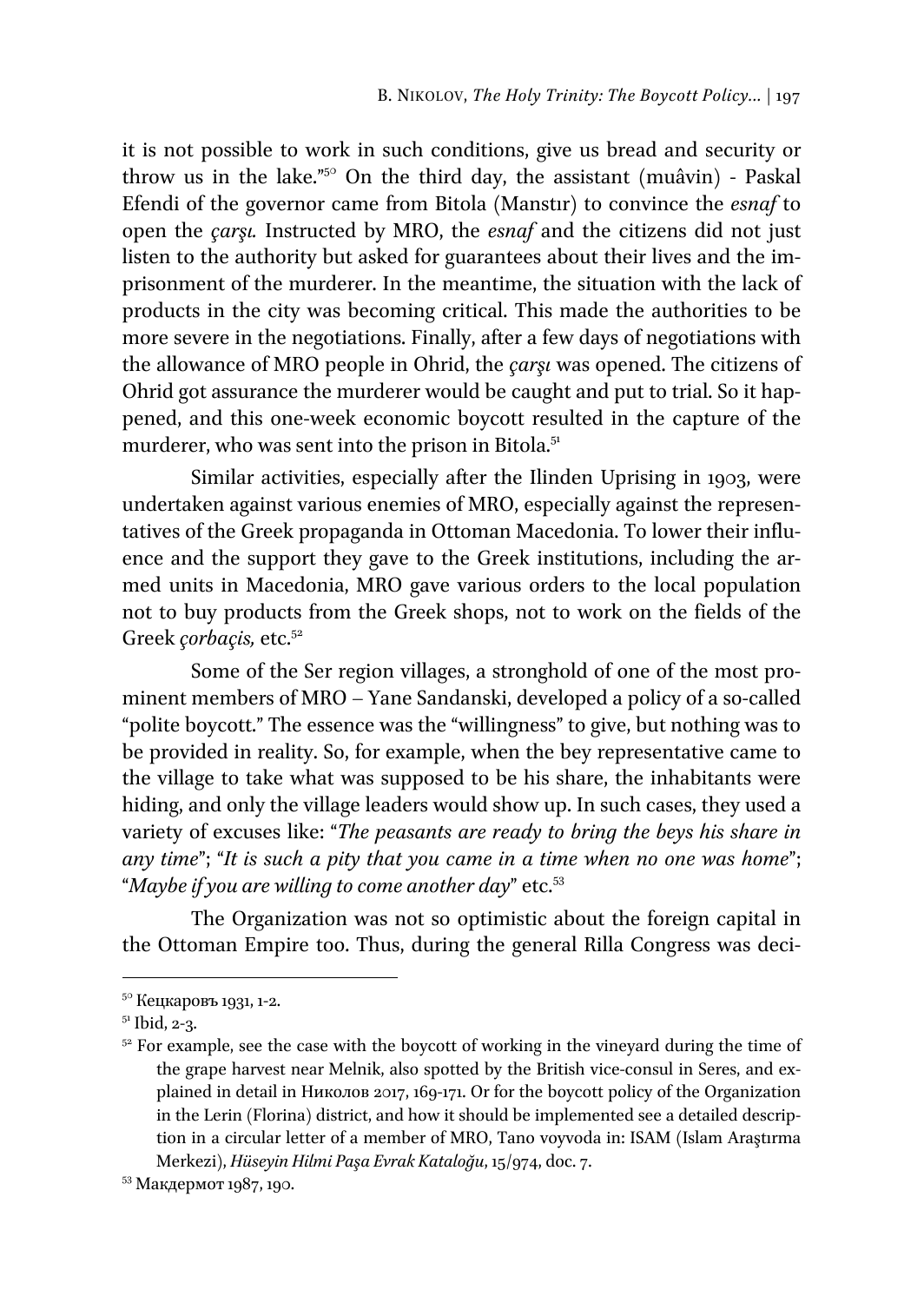ded that following the local conditions, the boycott of the foreign factories, companies, and their goods is also acceptable.<sup>54</sup> It appears the Ser group under the leadership of Sandanski was particularly interested in materializing these ideas. In their local Congress in Kadikoy (near Nevrokop) 1907, the delegates concluded that the capital dictates the politics of the European Powers,55 which does not suit the benefit of the local population. Thus, the Organization should boycott the foreign capital and obstruct its existence in Ottoman Macedonia.<sup>56</sup>

The benefits of the boycott policy of the Macedonian Revolutionary Organization as described above were manifold. Firstly, it brought the Macedonian population closer to the Organization. With its policies, the Organization gained the trust of a significant portion of the local people, who perceived the *chetas* of MRO as protectors of all the elements and institutions who acted against their wellbeing. Second, the Organization established itself as an entity and factor to be recognized in solving the Macedonian question. As such, it worked closely with the Macedonian population, who were to be the future citizens of the autonomous/independent Macedonian state. In doing so, it had to undermine the influence of the official institutions and then offer the local population their own system of governance. The significant acceptance and support of the Macedonian population of the of MRO's goals and ideas, and their active participation in the Organization's activities indicates the success of the MRO's policies described above.<sup>57</sup>

<sup>&</sup>lt;sup>54</sup> Дракул, 1998, 256; *Вътрешната*..., т. 1, част 1, 582.<br><sup>55</sup> Макдермот 1987, 241.

<sup>&</sup>lt;sup>56</sup> *Вътрешната*..., т. 1, част 2, 740-741.<br><sup>57</sup> As was explained above, MRO opened its doors for all the unsatisfied elements in Ottoman Macedonia. This cosmopolitan idea was not easy to achieve in late Ottoman Macedonia. Thus, the Organization mainly attracted the rural Slavic population, mostly the members of the Exarchate. Still, it attracted some of the Patriarchists and Vlachs who were not in the service of the Greek propaganda. Also, the *chetas* of the Organization were supported by some Muslims (Turks, Albanians, and Roma population) and a minor part of the Jewish community. More about the policy of MRO towards the different ethnoreligious groups in Ottoman Macedonia see in Borche Nikolov, *MRO (Macedonian Revolutionary Organization) – A new Perspective on the Millets in Ottoman Macedonia*, [in:] *Osmanlı İdaresinde Balkanlar II*, ed. A. Aköz, et al., p. 71-100.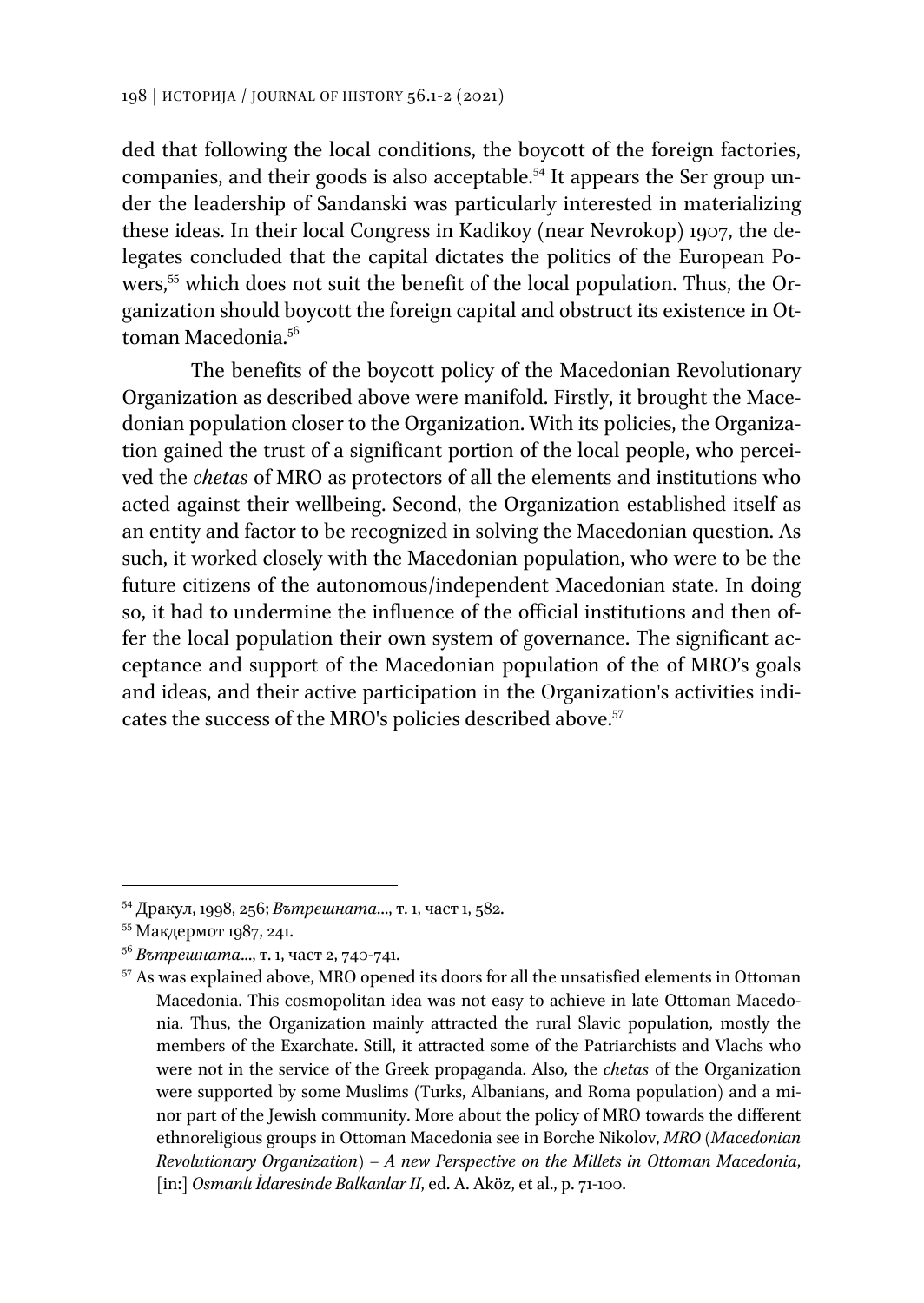## BIBLIOGRAPHY:

- Albert Sonnichsen, Confessions of a Macedonian Bandit, Duffield & Company, New York, 1909.
- Александар Трајановски, Даме Груев како учител во Битола. Даме Груев во македонското националноослободително движење: тркалезна маса по повод 80 годишнината од загинувањето (Битола-Демир Хисар 9 и 10 ноември 1986 г.), одговорен уредник Манол Пандевски, МАНУ, Тетово, 1989.
- Анастасъ Лозанчевъ, Мисли върху подготовката, проявитѢ и дейностЬта на В.М.О.Р.О. въ II-ия революционенъ окръгъ (Битолския) отъ 1894 до 1904 г., Илюстрация Илинденъ, книга 8, София, октомврий, 1940.
- Антон Кецкаровъ, Първитѣ революционни прояви въ Охридъ, Илюстрация Илинденъ, Книга 3, София, априлъ, 1931.

BOA, TFR.I. SL, 170, 16941.

- BOA, TFR.I.MN., 150, 14990.
- BOA. I.AZN, 66, 01.
- Боян Мирчевъ, Мише Развигоровъ. По случай двадесеть и петь години отъ неговата смрть (По споменитѣ на Мите хаджи Мишевъ), Илюстрация Илинденъ, Книга 10, (40), София, юний, 1932.
- Borche Nikolov, *MRO (Macedonian Revolutionary Organization) A new Perspective on the Millets in Ottoman Macedonia*, [in:] *Osmanlı İdaresinde Balkanlar II*, ed. A. Aköz et al., p. 71-100.
- Борче Николов, *Нереволуционерните методи на Македонската револуционерна Организација (1893-1908)*. Mагистерска теза, Скопје, 2017.
- В., Училищата, църквите и общините во Македония. Дебъръ, брой 15, София, 10 Септемврий, 1905 год., стр. 1.
- Вардарски (Петар Поп Арсов). *Стамболовштината во Македонија и нејзините претставници*. Edited by, Ванчо Ѓорѓиев, Табернакул, Скопје, 2006
- Ванчо Ѓорѓиев, Подземната република. Дамјан Груев и македонското револуционерно движење, Тримакс, Филозофски Факултет, Скопје, 2010.
- Ванчо Ѓорѓиев, Слобода или смрт, Македонското револуционерно националоослободително движење во Солунскиот вилает 1893-1903 година, Табернакул, Скопје, 2003.
- Ванчо Ѓорѓиев, *ВМРО 1893-1903. Поглед низ документи*, Матица македонска, Скопје, 2013.
- *Вътрешната македоно-одринска революциона организација (1893-1919г.): Документи на централните раководни органи (устави, правилници, мемоари, декларации, окръжни, протоколи, наредби, резолюции, писма)*, т. 1, част 1. Edited by, Цочо Биляарски, Ива Бурилкова, София, 2007.
- Г. Ив. Бѣлевъ, До Солунъ, Битоля и Охридъ презъ 1904 година, Илюстрация Илинденъ, Книга 1, София, януарий, 1931.
- Даме Груев Спомени. Кореспонденција, Предговор, съставителство и бележки: Цочо Билярски, София, 1999.